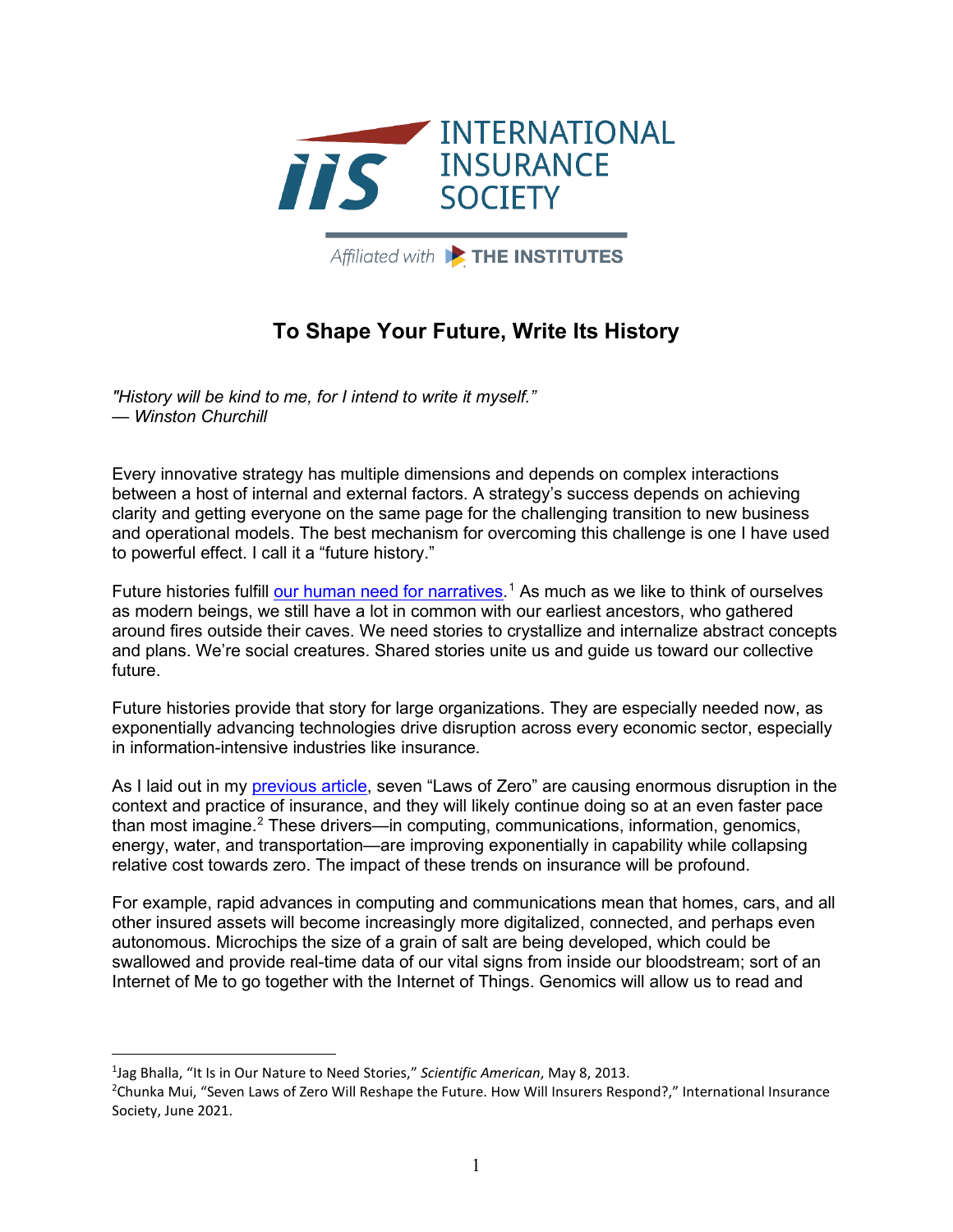write in the language of life. Artificial intelligence (AI) will turbocharge analytics. Information proliferation and transparency will be increasingly scary, not just more powerful. Cybersecurity and privacy will become increasingly important and challenged more often. Cloud and edge computing will transform information architectures.

This poses a multitude of questions:

How do insurers shape their futures in a world where every bit of information is available?

How do insurers offer trustworthy products and services while navigating potential problems?

How do these insurers innovatively adapt their own business and operating models to stay responsive and competitive as customers, supply chain partners, competitors, and the world at large accelerate their own adaptation, which is driven by these Laws of Zero?

A few years ago, I helped the CEO and senior executives of a major financial-services company develop their future histories. The CEO occasionally still reads parts of those future histories to internal audiences. He says they have helped him get his team focused on the right opportunities. As of this writing, his company's stock has increased almost fourfold, even though his competitors have had problems.

Devices like future histories show up in many industries as a way of helping people jointly construct a vision and start implementing it. When Amazon begins work with a potential partner, it often starts by jointly producing a mock press release announcing a deal. Only when the two sides establish the broad outlines of the desired future do they start negotiating the details and actively working toward their common goals.

In 1987, Apple released a video vision for a so-called Knowledge Navigator. One clip featured a professor in the year 2009 using a device that bears an eerie resemblance in form and capability to the Apple iPad. It was an especially foresighted projection, as the first iPad was released in 2010, 23 years after the making of the video but just months later than the video's fictionalized date.

While Steve Jobs obviously shaped the iPad in his own brilliant way, the vision in the *Knowledge Navigator* video guided research inside Apple's labs for years before Jobs got involved. For good measure, Apple's work on the iPad gave the company the biggest gift in the history of business: the iPhone. According to Jobs, when he decided the iPad was not yet ready for production, he realized the technology could be packaged into something much smaller, which resulted in the revolutionary phone.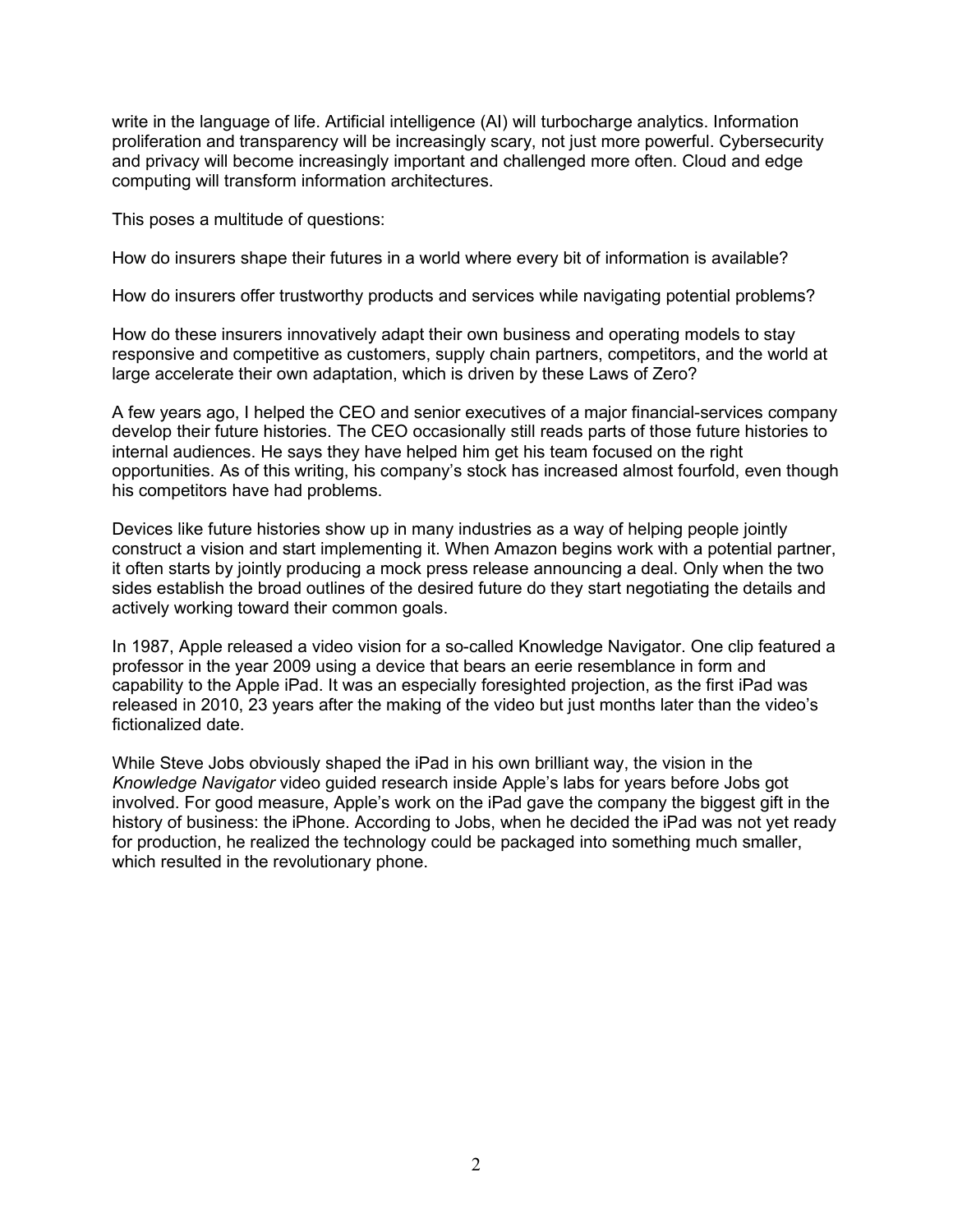

Figure 1. Apple Knowledge Navigator, Apple 1988; link:<https://youtu.be/xp4aRpcX5So>

Another example of a future history reaches back to the year 1296, when the Catholic Church in Florence laid out plans for the glorious *Il Duomo*. The church began construction without knowing how to build the dome that gives the *Cattedrale di Santa Maria del Fiore* its famous nickname, but it was confident that it could find someone with the necessary expertise when the time came. A competition to design the dome was eventually launched in 1418, by which point architecture had, in fact, advanced sufficiently—Filippo Brunelleschi won the competition and completed the magnificent cathedral in 1436.



**Figure 2.** Il Duomo, Cattedrale di Santa Maria del Fiore, Florence, Italy (photo source: Princeton University)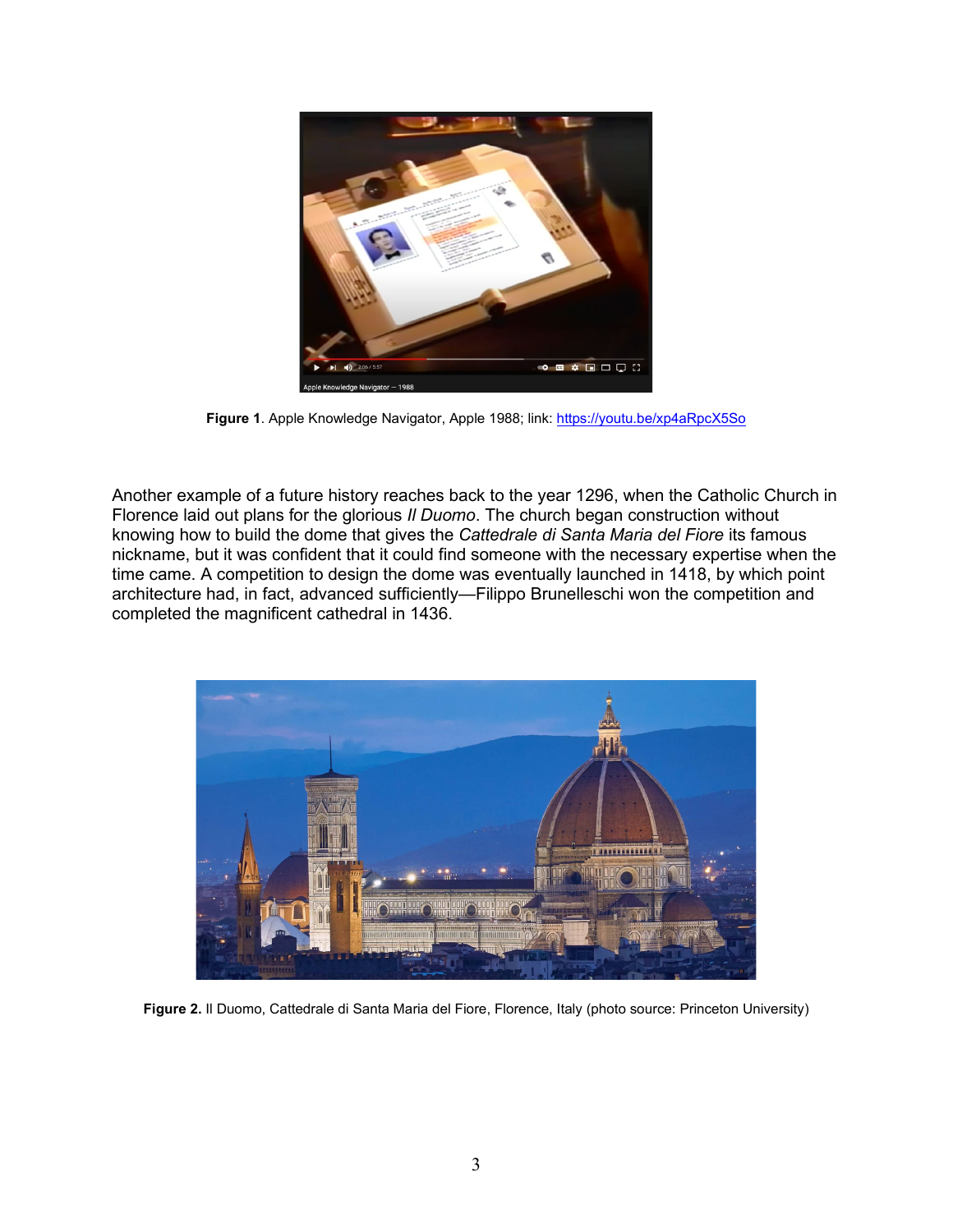Future histories don't predict the future; rather, they focus on the future we want to achieve. For example, all of us want our team to win each World Cup, but that simply can't happen. Future histories focus on the scenarios we believe are achievable within the allotted timeframe.

This timeframe of consideration is key. If you choose a future point that is too close to the present, all of today's noise and worries will severely constrain imaginations, and you will likely end up with incremental strategies that completely miss out on the future. If you choose a point that is too far out, you are left with untethered, pie-in-the-sky wishful thinking. In my experience, the sweet spot of the timeframe is between 15 and 30 years, depending on one's ambition.

While such long timeframes are not typical for corporate planning exercises, I urge executive teams to start there because that is far enough in the future that they don't have to worry (yet) about all the implementation details. At the same time, based on the scientific and technological starting points that exist today, it is close enough that the Laws of Zero allow us to realistically envision what might be technologically possible.

So, ask yourself the following: What would be crazy *not* to have in 15 years? Think in terms of the Laws of Zero and the additional breakthroughs that'll be particular to the insurance industry and your company. What big problems should the exponentials help solve in the 15-year timeframe? You might consider, for example, some of the questions I've raised in previous IIS articles:

- What are the most pressing protection gaps in the communities you serve? The candidate list is not short. Natural catastrophes like wildfires, heat waves, earthquakes, pandemics, flooding, and other extreme weather events loom large. Long-term climate disruptions such as a rise in sea level, temperature shifts, and droughts will be more severe. Additionally, technology-related risks like cybersecurity and large-scale technology failures could be more disruptive.
- How might those protection gaps evolve over the next 15 years, especially for the most underserved?
- How might leading-edge tools enabled by the Laws of Zero be applied to better expose, model, project, and communicate meaningful slices of the corresponding risks?
- How might these tools transform every aspect of the insurance value chain, including product development, marketing and sales, underwriting and pricing, claims, and customer service?
- How might early lessons from innovators and early adopters around the world be adapted to your community's evolving challenges?
- How might your organization evolve to help markets and customers better understand their risk profiles and increase resilience, mitigate risk, and reduce losses?
- How might your environmental social governance (ESG) strategy evolve, and what progress should be made in the allotted timeframe?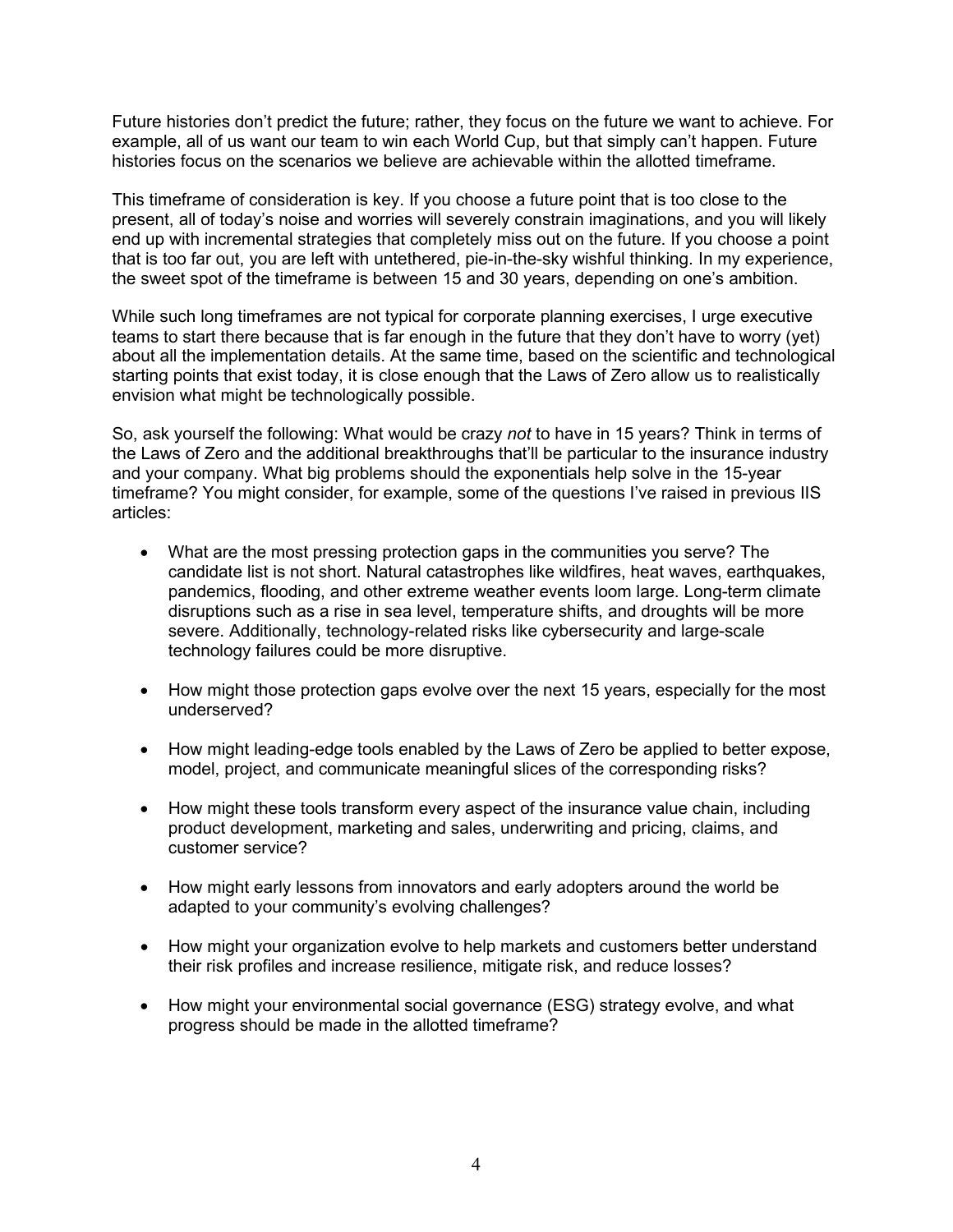Future histories aren't encyclopedic blueprints of a desired future state. As much as we'd love to have a concrete vision of 2035, there are simply too many variables in play to produce a fully realized projection of the world in 15 years. So, rather than a grand, unified field theory of the future, you will want to sketch out some of the defining features.

In particular, smell out needs that are trapped by incremental thinking. Try to reach beyond the incremental to engage in deep problem-finding rather than short-term problem solving. Try to break the tyranny of current assumptions. Look for opportunities where exponential improvements in technology enabled by the Laws of Zero could radically alter the range of possible approaches.

To focus the exercise, I have executive teams imagine themselves in the 15-year future state (as illuminated by the above and similar questions) and ask them to write two short memos.

For the first memo, I ask them to imagine that their organization has failed because of a circumstance or resistance from some part of the organization, investors, customers, or any other key stakeholder. The first memo should clearly explain the failure.

Imagine, for example, all the doomsday scenarios based on customer behavior, competitors, and technology. Imagine how rapid changes in government, investor, and consumer emphasis on climate disruption and the protection gap might heighten the transition risk for your core products and business models. Imagine how your 15-year future might intersect with other stakeholders beyond customers, employees, surrounding communities, and supply chains.

This exercise lets people focus on the most critical assumptions and raise issues without being seen as naysayers. There is usually no lack of potential problems to consider, including technology developments, employee resistance, customer activities, competitor actions, governmental actions, substitute products, etc. Articulating the rationale for failure in a clearly worded memo crystallizes thinking about the most likely issues.

To heighten the effect, I ask the executive team to adopt an independent journalist's voice to help focus the narrative on the most salient points. I also format and structure the memo to look like an article from the *Wall Street Journal* or *New York Times.* Most people hate the idea of being embarrassed in such publications, so readers of the memo pay attention to the potential problems while there's still time to address them.

The second memo is the success story. This optimistic future history pulls all the thoughts together to explain the success of the company in 15 years. What key elements and events helped the organization shake its complacency? What key strategic or technological shifts helped to capture disruptive opportunities? How did the organization's unity help to outinnovate existing players and start-ups? This part of the exercise encourages war-gaming and helps the executive team understand the milestones on the path to success.

Taken together, the future histories provide a new way of thinking about the long-term aspirations of the organization and the challenges facing it. By producing a chronicle of what could be the major successes and most dreaded failures, the organization gains clarity about the levers it needs to pull to succeed as well as the pitfalls it needs to avoid.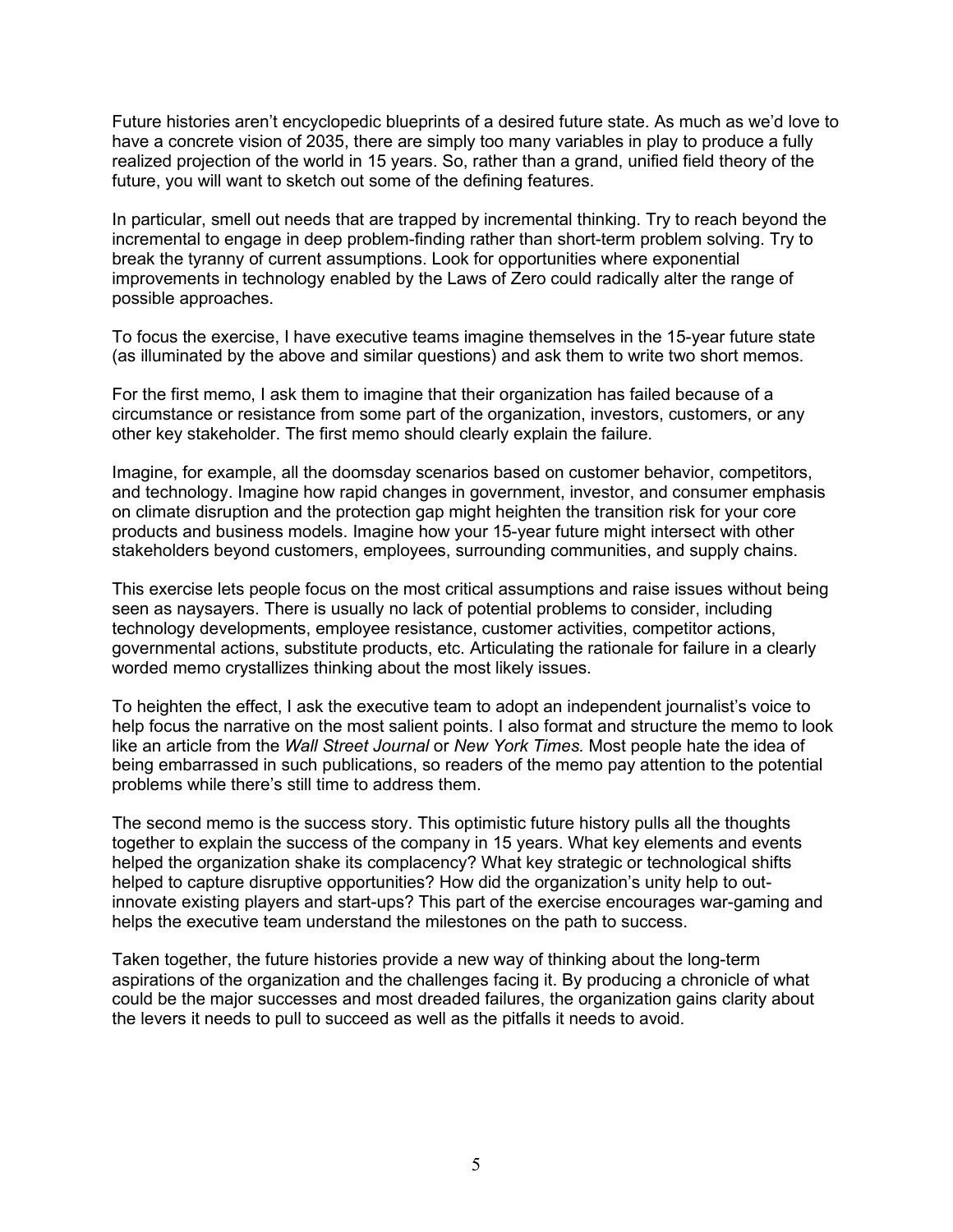Most importantly, by working together to write the future histories, the executive team develops a shared narrative of those potential futures. This exercise forges alignment around the group's aspirations, critical assumptions, and interdependencies. The process of drafting and finalizing the future histories also prompts the team to articulate key questions and open issues. It drives consensus about key next steps and the overall change-management road map. In just a few weeks, future histories can transform an individual's or small group's contemplated strategies into the entire team's strategy.

Future histories also facilitate the communication of that shared strategy to the rest of the organization. Often, senior executives extend the process, including more layers of management to flush out the success and failure scenarios in greater detail and build wider alignment.

Future histories take abstract visions and strategies and make them real—in ways that excite people. They help people understand how they can contribute—how they *must* contribute even if they aren't directly involved in the innovation initiative. People also gain the understanding of the timing and see how efforts will build.

Future histories unite teams as they face inevitable challenges. These shared visions can then guide estimates of how much progress needs to be made by the halfway point in the timeline. That, in turn, allows for the creation of three- or five-year plans that inform long-range strategy. And, finally, those strategic choices can be translated into the immediate actions that the organization needs to take today to set the course towards that desired future.

Otherwise, to paraphrase the Cheshire cat in Lewis Carroll's *Alice's Adventures in Wonderland*, if you don't know where you're going, then it doesn't matter what path you take.

The key is to start by thinking big (really big) in order to enlarge the realm of strategic options the organization is willing to explore. But then, rather than falling in love with initial ideas, start small. Break the ideas down into smaller pieces for testing and defer important decisions until early experiments yield real data. Typically, those early experiments require only correspondingly small investments. Take that initial step so you can be ready for the next idea and the one after that—and so you can be prepared to take full advantage when the exponentials kick in 5, 10, or 15 years down the line.

Chunka Mui is a futurist and innovation advisor. This article is adapted from his upcoming book, *A Brief History of a Perfect Future: Inventing the World We Can Proudly Leave Our Kids by 2050*, coauthored with Paul B. Carroll and Tim Andrews. For updates and free excerpts, please visit *[www.perfectfuturebook.com](http://www.perfectfuturebook.com/)*.

\* \* \*

9/2021